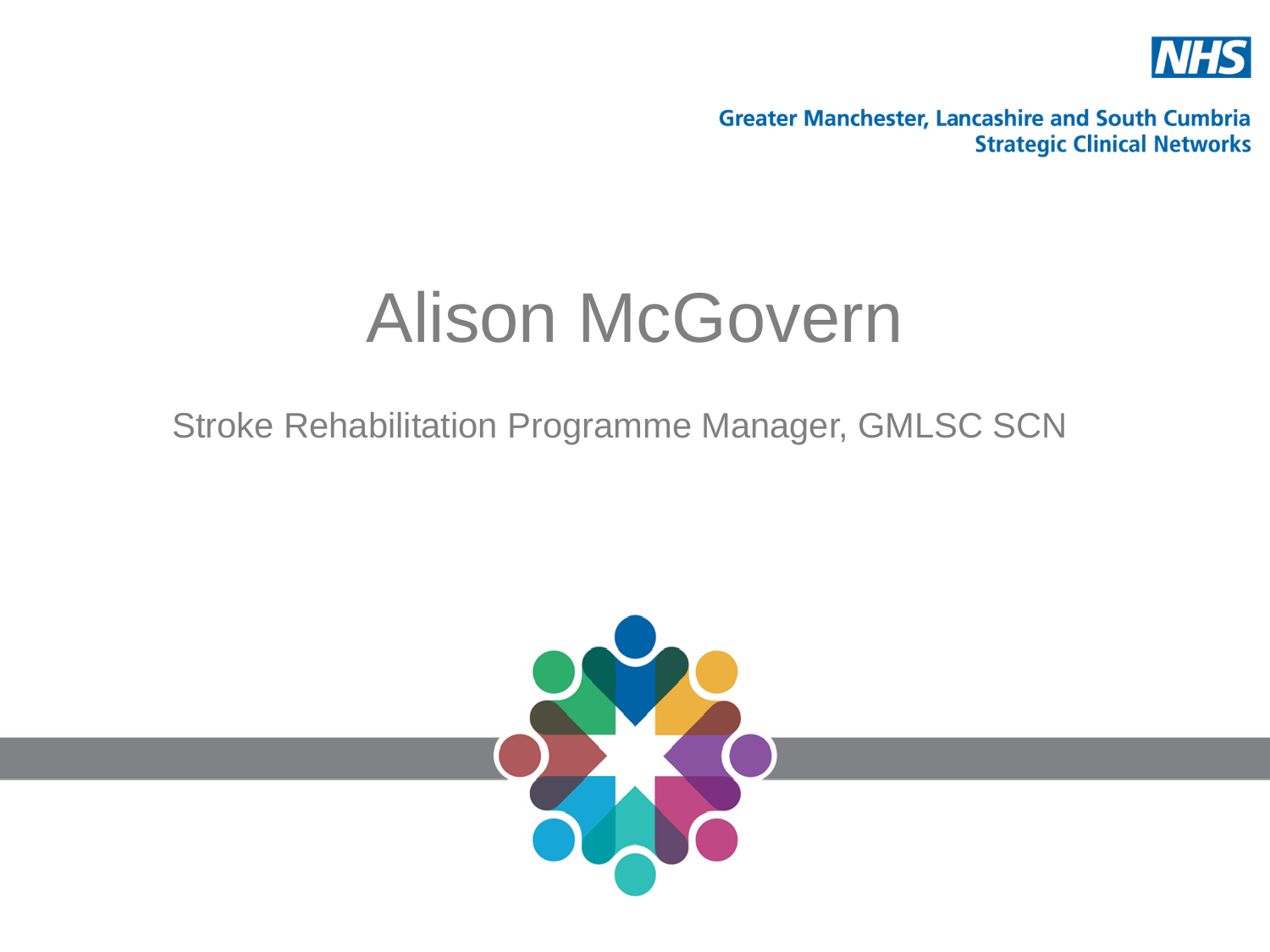### **Background**

- Service evaluation community stroke services (June 2014)
	- -Inc staffing levels
	- Capacity
	- Estimated demand
	- Outcomes of team
	- Comparison inpt LoS
	- **Operational hours**
	- Individual CCG recommendations
	- HoC acknowledge and mandated:
	- Recommended stroke rehabilitation model
	- Outcome based service specification
	- Financial modelling

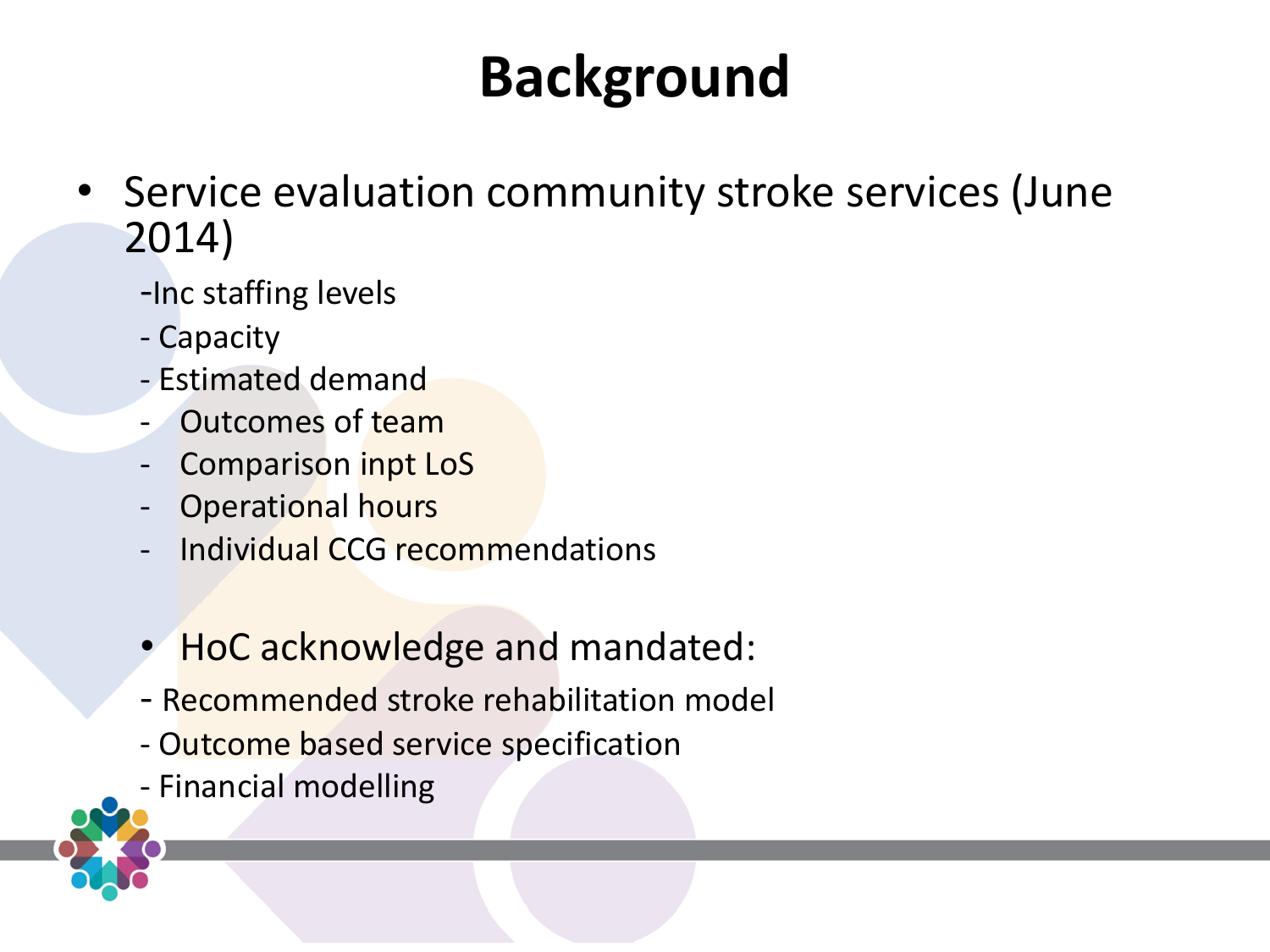### **Actions**

- Seconded clinical lead 32PAs to deliver outputs
- **Established steering group (inc LA, social services, vol** sector, CCGs, pts, AHP, nurses, GP, consultant)
- Developed integrated stroke rehabilitation model
- Developed outcome based service specification
- 2 rounds of consultation
- Support from CSU for financial modelling

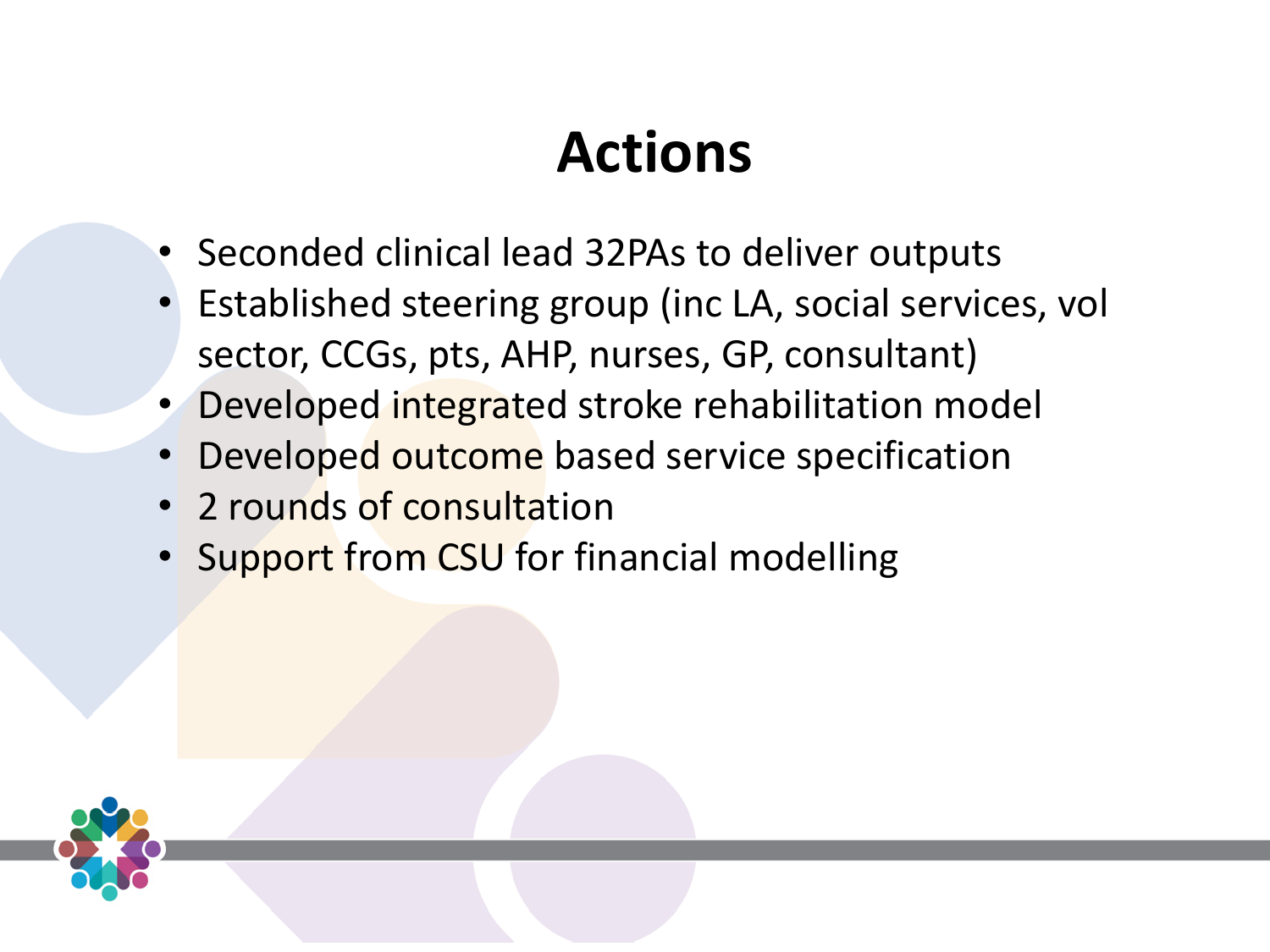### **Integrated stroke rehabilitation model**

- Based on national work "Stroke rehabilitation in the community: commissioning for improvement"
- Most cost effective of 5 models nationally
- Integrated with re ablement
- One team seeing all discharges
- In reach to acute to support discharge
- Contact within 72hrs
- 6 month time limit
- 6 month review
- Referral to survivorship

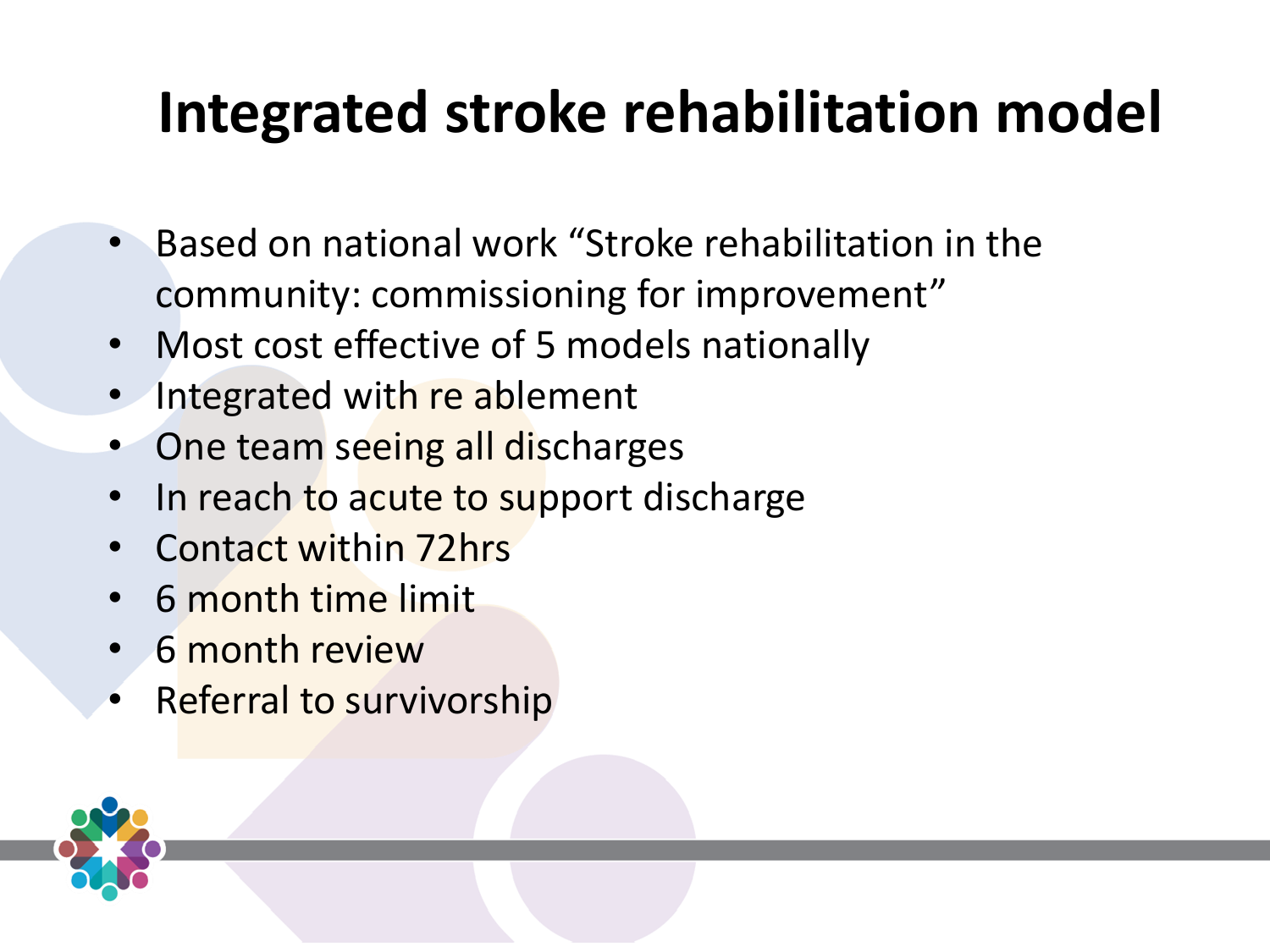| <b>Option 1</b>                                                                                                                                                                                                                                                  | <b>Option 2</b>                                                                                                                                                                                                                                                | Option 4                                                                                                                                                                 |                                                                                                                                                                                                                                                                                                                                                                                                                                                         | <b>Option 5</b>                                                                                                                                                                                                                               |  |  |
|------------------------------------------------------------------------------------------------------------------------------------------------------------------------------------------------------------------------------------------------------------------|----------------------------------------------------------------------------------------------------------------------------------------------------------------------------------------------------------------------------------------------------------------|--------------------------------------------------------------------------------------------------------------------------------------------------------------------------|---------------------------------------------------------------------------------------------------------------------------------------------------------------------------------------------------------------------------------------------------------------------------------------------------------------------------------------------------------------------------------------------------------------------------------------------------------|-----------------------------------------------------------------------------------------------------------------------------------------------------------------------------------------------------------------------------------------------|--|--|
| <b>Stand-alone ESD</b>                                                                                                                                                                                                                                           | <b>ESD with CST/ CNRT</b>                                                                                                                                                                                                                                      | <b>Integrated ESD within CST</b>                                                                                                                                         | <b>Integrated ESD with CNRT</b>                                                                                                                                                                                                                                                                                                                                                                                                                         | <b>ESD hybrid</b>                                                                                                                                                                                                                             |  |  |
| Usually six weeks                                                                                                                                                                                                                                                | Typically six weeks ESD<br>then referral on to the<br>community stroke, or<br>neurology team for<br>continued rehabilitation<br><sub>of</sub><br>approximately three                                                                                           | Typically goal directed approach,<br>so available for as long as<br>required (range three months to<br>one year)                                                         | Typically adopt a goal directed<br>approach, so the services are<br>available for as long as required<br>(range three months to one year)                                                                                                                                                                                                                                                                                                               | Usually time limited (range six weeks to 12<br>weeks)                                                                                                                                                                                         |  |  |
| Up to 40%                                                                                                                                                                                                                                                        | Up to 100% of<br>rehabilitation patients                                                                                                                                                                                                                       | Up to 100%                                                                                                                                                               | Up to 100% of patients                                                                                                                                                                                                                                                                                                                                                                                                                                  | Varies depending on individual criteria but<br>usually there are higher percentages of<br>patients than traditional ESD models, but<br>lower than 100%                                                                                        |  |  |
| Two-ESD and non ESD                                                                                                                                                                                                                                              | Two - ESD and non ESD                                                                                                                                                                                                                                          | One pathway for all patients,<br>through a coordinated<br>discharge/rehabilitation process<br>led by the team                                                            | One pathway for all patients;<br>coordinated<br>discharge/rehabilitation via the<br>team                                                                                                                                                                                                                                                                                                                                                                | Two pathways, ESD and non ESD pathway                                                                                                                                                                                                         |  |  |
| Mild to moderate<br>dependency levels                                                                                                                                                                                                                            | All dependency levels<br>catered for, mild to<br>complex severe                                                                                                                                                                                                | All dependency levels, from mild<br>to complex severe                                                                                                                    | All dependency levels of stroke<br>patients mild - complex severe,<br>and neurological patients                                                                                                                                                                                                                                                                                                                                                         | All dependency levels of stroke patients mild<br>to complex severe                                                                                                                                                                            |  |  |
| if the team does not<br>contain a dedicated social<br>worker there may be waits<br>for care<br>package/enablement<br>. Yes - potential waits<br>between cessation of ESD<br>and access to generic<br>rehabilitation depending on<br>capacity of generic services | dedicated social worker<br>there may be waits for<br>care<br>access either<br>component from acute<br>care<br>• Yes - potentially<br>between ESD and follow<br>on rehabilitation<br>depending on the<br>capacity of stroke and<br>neurology<br>community teams | . Usually no wait and immediate<br>discharge/rehabilitation.<br>•Typically these services<br>coordinate and lead the transfer                                            | . Usually no wait and immediate<br>access to supported<br>discharge/rehabilitation.<br>•Typically these services<br>coordinate and lead the<br>transfer from hospital to home<br>• Where the team does not<br>include a dedicated social worker,<br>there may be delays accessing<br>service from acute care awaiting<br>packages/enablement support<br>• There is an example of wait of<br>up to three weeks for non ESD<br>patients within this group | .Yes, potentially a wait for the non ESD<br>patients who do not fit the criteria<br>• Yes, potentially a wait for follow on<br>rehabilitation depending on the capacity of<br>follow on rehabilitation teams in<br>intermediate care services |  |  |
| • Complex/ severe<br>dependency cohorts of<br>patients<br>• Community based<br>admitted to acute care first acute care, care home                                                                                                                                | Usually all groups of<br>patients can access<br>rehabilitation via the<br>pathways including                                                                                                                                                                   | All groups of patients can access<br>timely rehabilitation including,<br>ESD/non ESD from acute care,<br>care homes, and<br>community-based patients                     | All groups of patients can access<br>the service including, ESD/non ESD<br>from acute care, residential care<br>and community based locations                                                                                                                                                                                                                                                                                                           | Patients who do not meet the criteria<br>• Community-based patients who have not<br>been admitted to acute care                                                                                                                               |  |  |
|                                                                                                                                                                                                                                                                  |                                                                                                                                                                                                                                                                | months<br>$\cdot$ Yes – to access the service, $\cdot$ Yes – potentially to<br>• Care home based patients ESD and non ESD<br>patients who have not been ESD/Non ESD from | <b>Option 3</b><br>access the service, if the access to supported<br>team does not contain a<br>package/enablement to from hospital to home                                                                                                                                                                                                                                                                                                             |                                                                                                                                                                                                                                               |  |  |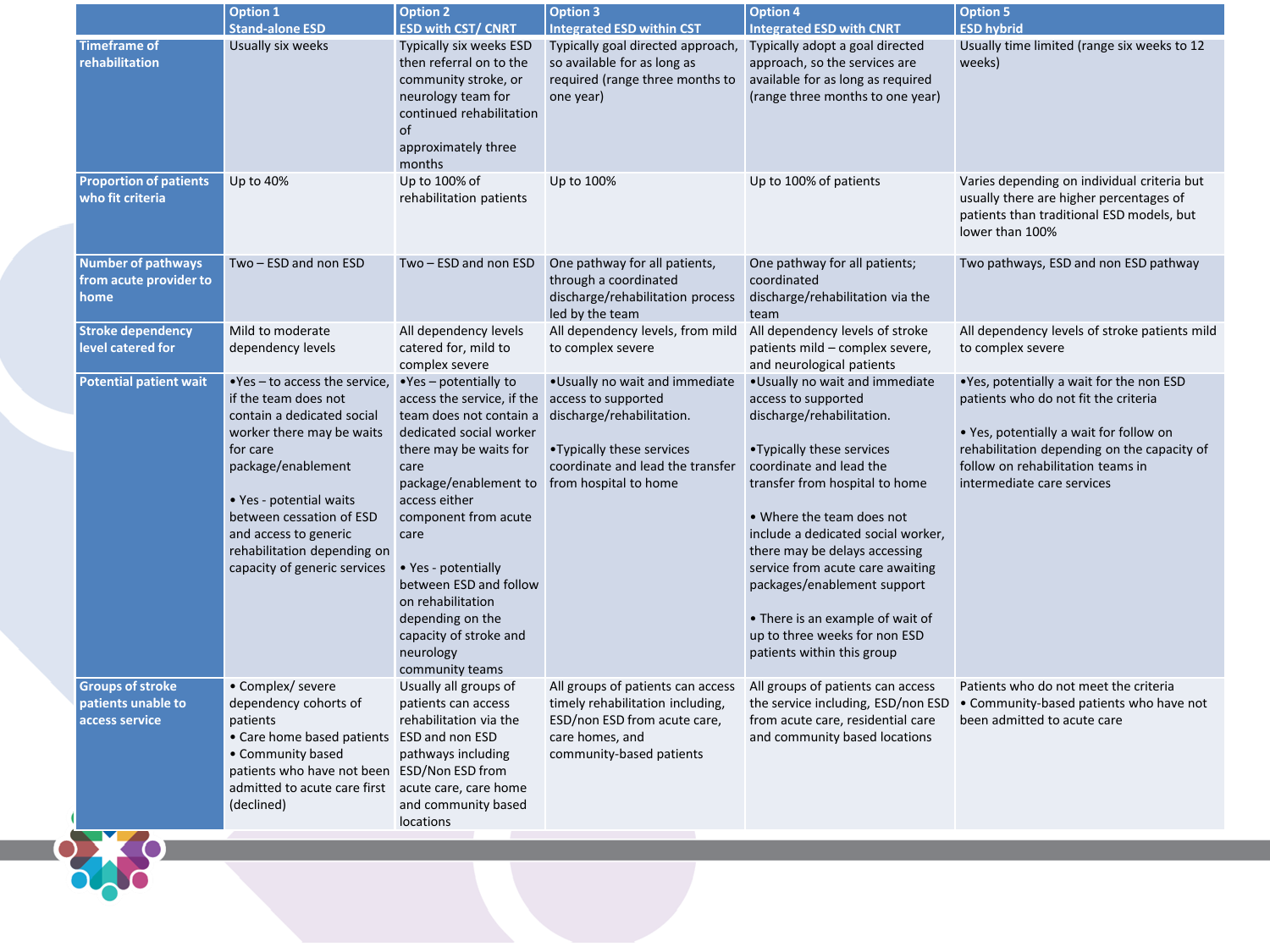|                                                                            | <b>Option 1</b><br><b>Stand-alone ESD</b>                                                                                                                                                                                                                                                                                                          | <b>Option 2</b><br><b>ESD with CST/ CNRT</b>                                                                                                            | Option 3<br><b>Integrated ESD within CST</b>                                                                                                                                     | Option 4<br><b>Integrated ESD with CNRT</b>                                                                                                                          | <b>Option 5</b><br><b>ESD hvbrid</b>                                                                                                                                                                                                                                                 |
|----------------------------------------------------------------------------|----------------------------------------------------------------------------------------------------------------------------------------------------------------------------------------------------------------------------------------------------------------------------------------------------------------------------------------------------|---------------------------------------------------------------------------------------------------------------------------------------------------------|----------------------------------------------------------------------------------------------------------------------------------------------------------------------------------|----------------------------------------------------------------------------------------------------------------------------------------------------------------------|--------------------------------------------------------------------------------------------------------------------------------------------------------------------------------------------------------------------------------------------------------------------------------------|
| <b>Additional support</b><br>infrastructure that<br>may be needed          | · Follow on access to a<br>community stroke/neuro/<br>generic team for<br>continued rehabilitation<br>• Community<br>stroke/neuro/generic<br>team for patients who do<br>not meet the criteria<br>· Social care<br>enablement/care<br>packages: seven day<br>patient support to enable<br>early discharge and<br>intensive daily<br>rehabilitation | Social care<br>enablement/care<br>packages providing<br>seven day patient<br>support to enable early<br>discharge and intensive<br>daily rehabilitation | Social care enablement/Health<br>domiciliary rehabilitation<br>support staff: Seven day patient<br>support to enable early<br>discharge<br>and intensive daily<br>rehabilitation | Social care enablement/Health<br>domiciliary rehab support staff, or<br>seven day patient support to<br>enable early discharge and<br>intensive daily rehabilitation | Social care enablement/health domiciliary<br>rehabilitation support staff, to provide<br>seven day patient visits to enable early<br>discharge and intensive daily rehabilitation<br>• Follow on support from community<br>stroke/neurology teams or generic<br>rehabilitation teams |
| <b>Stroke skilled</b><br>management for<br>whole rehabilitation<br>pathway | No - only for duration of<br>service (two to six weeks)<br>with referral onto generic<br>services                                                                                                                                                                                                                                                  | No - only for the length<br>of the service (typically<br>six weeks - three<br>months). Further<br>referral can be made<br>onto generic services         | Multidisciplinary stroke skilled<br>therapy for whole pathway,<br>including staff from<br>intermediate and social care                                                           | Yes - multidisciplinary stroke<br>skilled therapy for whole pathway                                                                                                  | Usually time limited for as long as the<br>service is provided. This may cease on<br>transfer into the community, depending on<br>other<br>local services' availability for example,<br>community stroke/neurology or generic<br>intermediate care services                          |
| Cost per patient                                                           | Between £2,580 and<br>£1,132                                                                                                                                                                                                                                                                                                                       | Between £1,157 and<br>£1,868.95                                                                                                                         | Between £1,336 and £2,502                                                                                                                                                        | £770                                                                                                                                                                 | £5,162                                                                                                                                                                                                                                                                               |

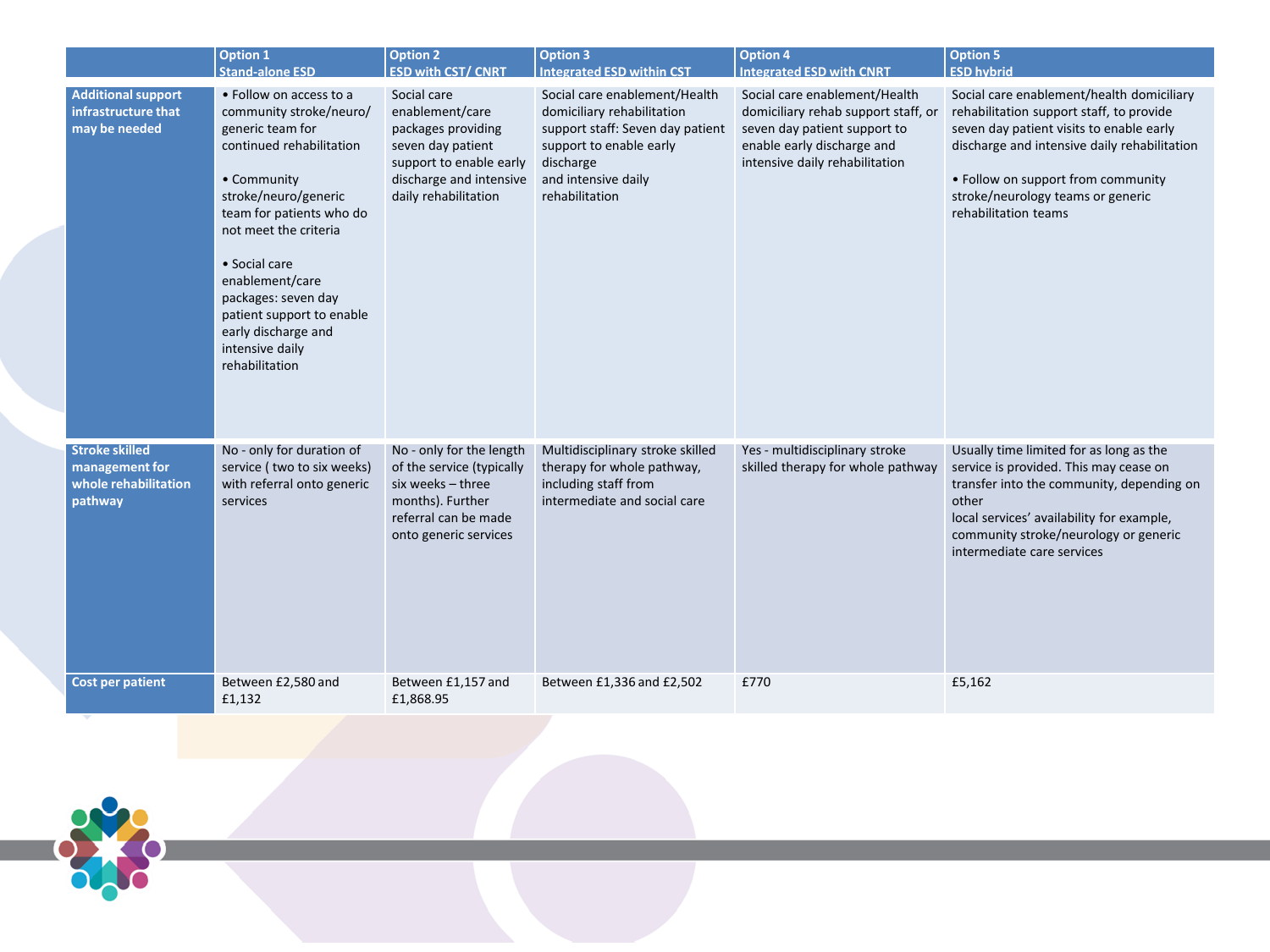**Stroke Survivors living in the community who need CST team assessment (re referral or who had stroke on holiday/out of area)**

Contact patient/carer by telephone within 48 hours of referral for triage and arrange assessment date Assess at home within 7 days

•Specialist CST intervention needed •Apply appropriate pathway 1-3

Л

#### **Discharge**

•When goals met maximum 6 months •When generic pathways or other life after stroke services deemed appropriate by the CST •Self-referral back to CST if needed in the future

#### **Pathway 1 (50-70% pts) Therapy at home with CST support**

Telephone call to patient/carer within 24hrs for triage and management planning Assess at home within 48 - 72 hours

Treatment begin with 24 hrs of assessment for ESD pts and within 7 days for non ESD pts Therapy intensity as per need or able tolerate (target 45 mins over 5 days week) Intervention provided by CST for up to 6 months

#### **Community Stroke Team (CST)**

**Core Multidisciplinary Team (MDT)**

#### **Clinical Psychologist/Neuro Psych Occupational Therapist Physiotherapist Speech and Language Therapist Nurse Social worker Rehabilitation support workers Access to consultant stroke/GP for med support post discharge**

**CST In- Reach/Triage to support pathway decisions (see descriptors below for profile of pts on pathways 1-4)**

**Attend weekly MDT, board round, discharge planning meeting**

**Daily phone contact CST with stroke ward including weekends to support discharge planning**

**Holistic assessment: cognition, dependency in ADL, family support, risks, environment**

**Provide joint health and social care plan before discharge** 

**Medically unstable, severely impaired or complex physical/cognitive would have in patient rehab or specialist neuro rehab centre input until manageable at home**

**Provide joint H&S care plan before d/c**

**Pathway 2 (10-15% pts Therapy at home with joint CST & Reablement rehab support package**

•Seen for joint assessment at home by CST and re ablment team within 24 hours of discharge to develop management plan •CST provide treatment and management plans with therapy practice via re ablement workers

•Therapy intensity as per need with 7 days rehab/up to 3 therapy/care visits a day provided by re ablement service/CST •CST Review goals/visits weekly with max 6 weeks re ablment support available •Step down to pathway 1 if needed

#### **Pathway 3 (10-15% pts) Discharged to residential intermediate care bed (IC)**  CST carry out assessment of patient and management plan at the IC unit

within 24 hours of discharge Assessments by relevant CST MDT professions carried out within 7 days and therapy as needed CST In reach to provide management plans/therapy/support IC staff/contribute to MDT meetings IC bed available for up to 6 weeks Step down to pathway 1 or 2

#### **Pathway 4 (10-15% pts) Discharged to residential/nursing home**

Telephone call to res home within 24hrs for triage and management planning Assess within 48-72 hours of discharge Treatment begin within 7 days of assessment Therapy provided daily over 6 days week as per need Management plan/reintegration if needed to include seating/mobility/swallow/spasticity/ prevention of contractures and shoulder pain

#### **Support services**

•**Orthotics/orthoptics/wheelchair services** •**Spasticity clinic: Botox, Consultant review** •**Specialist inpt neuro rehab centre** •**Return to work services** •**Long term conditions services with self management/expert programme** •**Befriending/peer support/respite** 

#### **Voluntary services/carersupport**

#### **Rapid assessment Team IAPT level 1-4**

•Access to immediate support for CST if patient deteriorates may step patient up to pathway

2 or 3 if needed

•**CST psychologist coordinates input with IAPT for appropriate non complex patients**

**Family & Carer Support Service**

**Communication Support Group**

**Stroke specific exercise Class Access to health and fitness programmes in the community**

**6 Month Review Clinic/Telephone/home visit using GMSAT Access back to the CST for review if needed**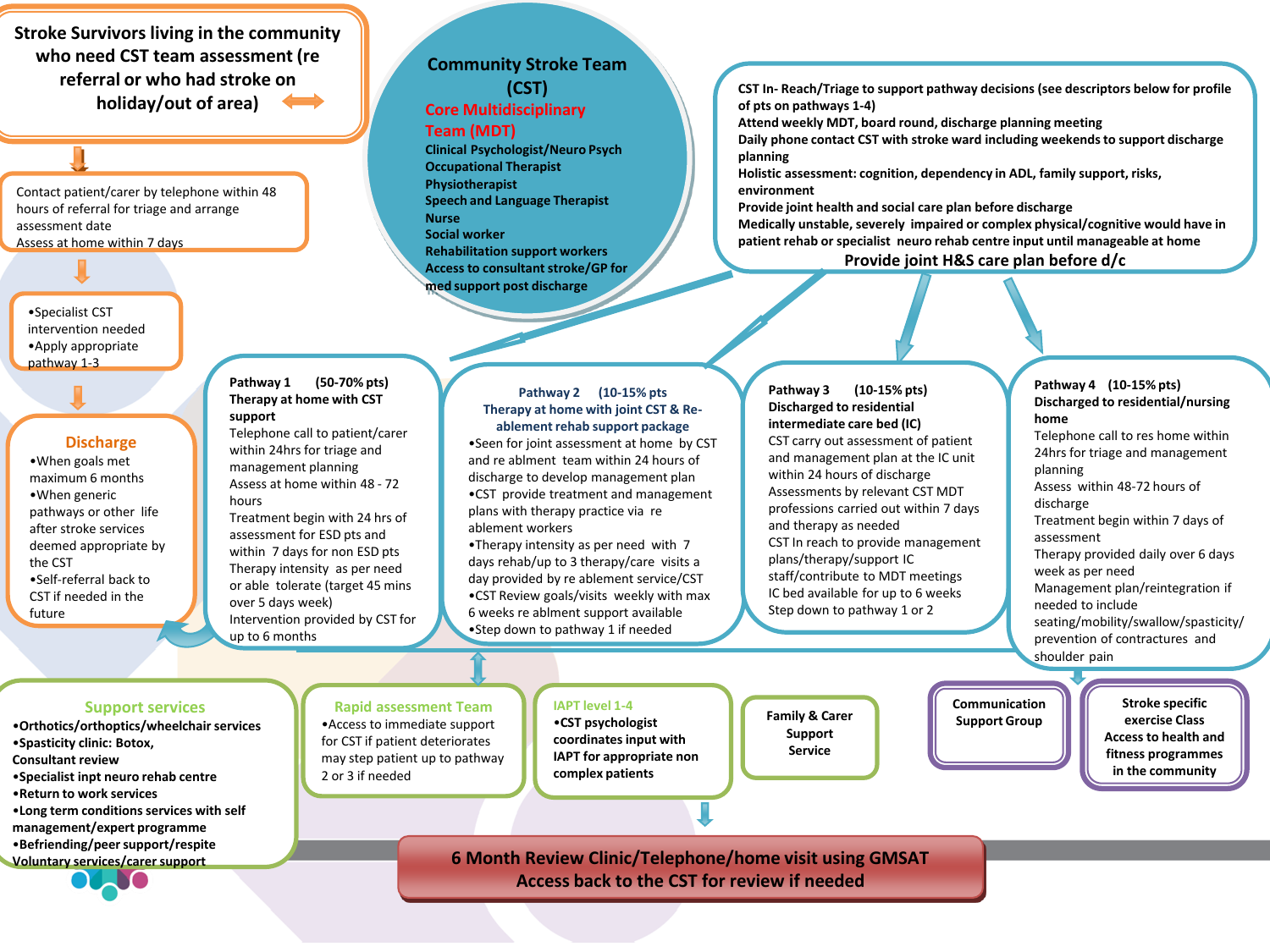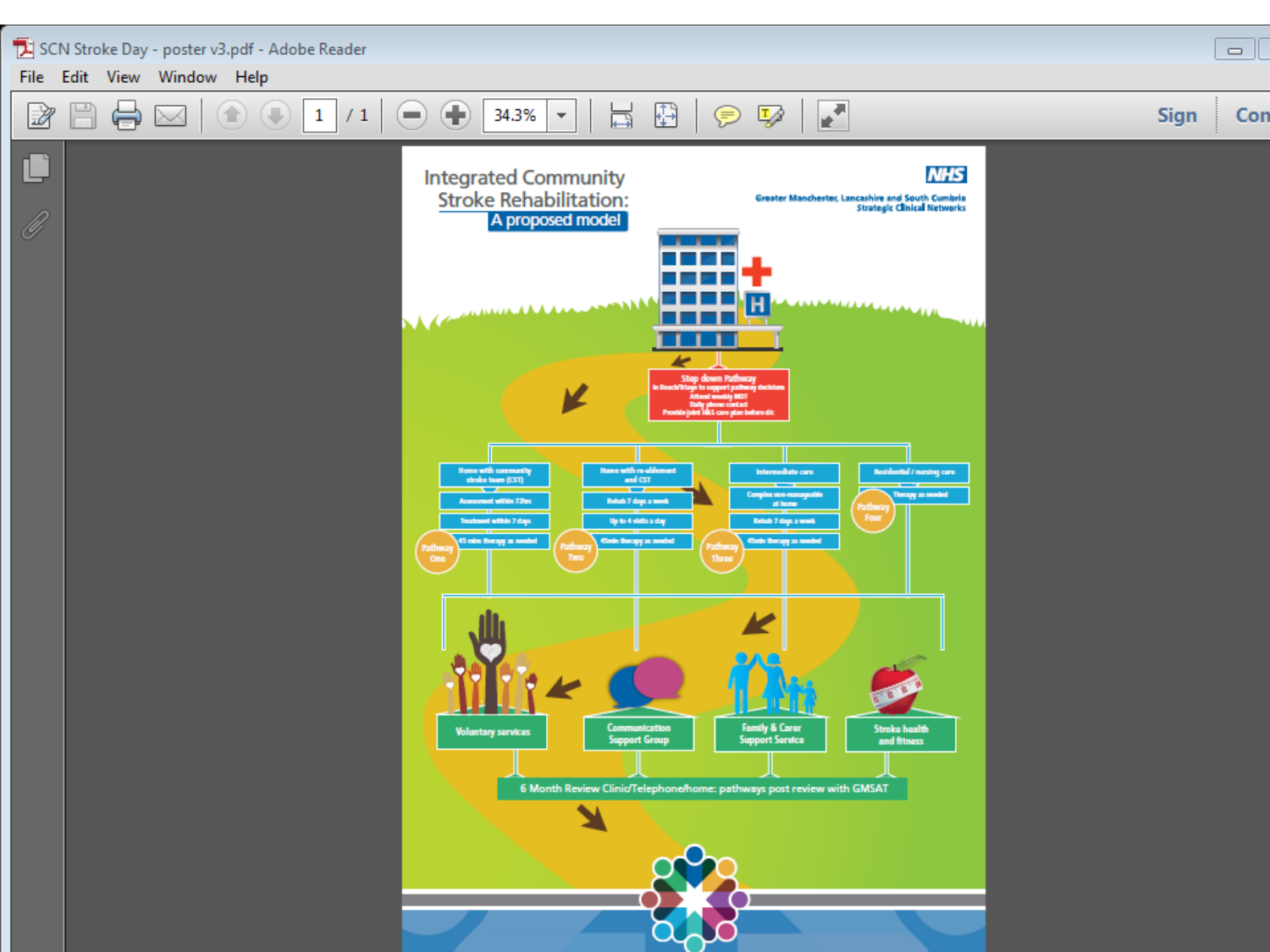### **Outcome based service specification**

Stand alone and embedded in end to end stroke service specification

Steering group first consultation

- linked to NHS Outcomes Framework
- thresholds

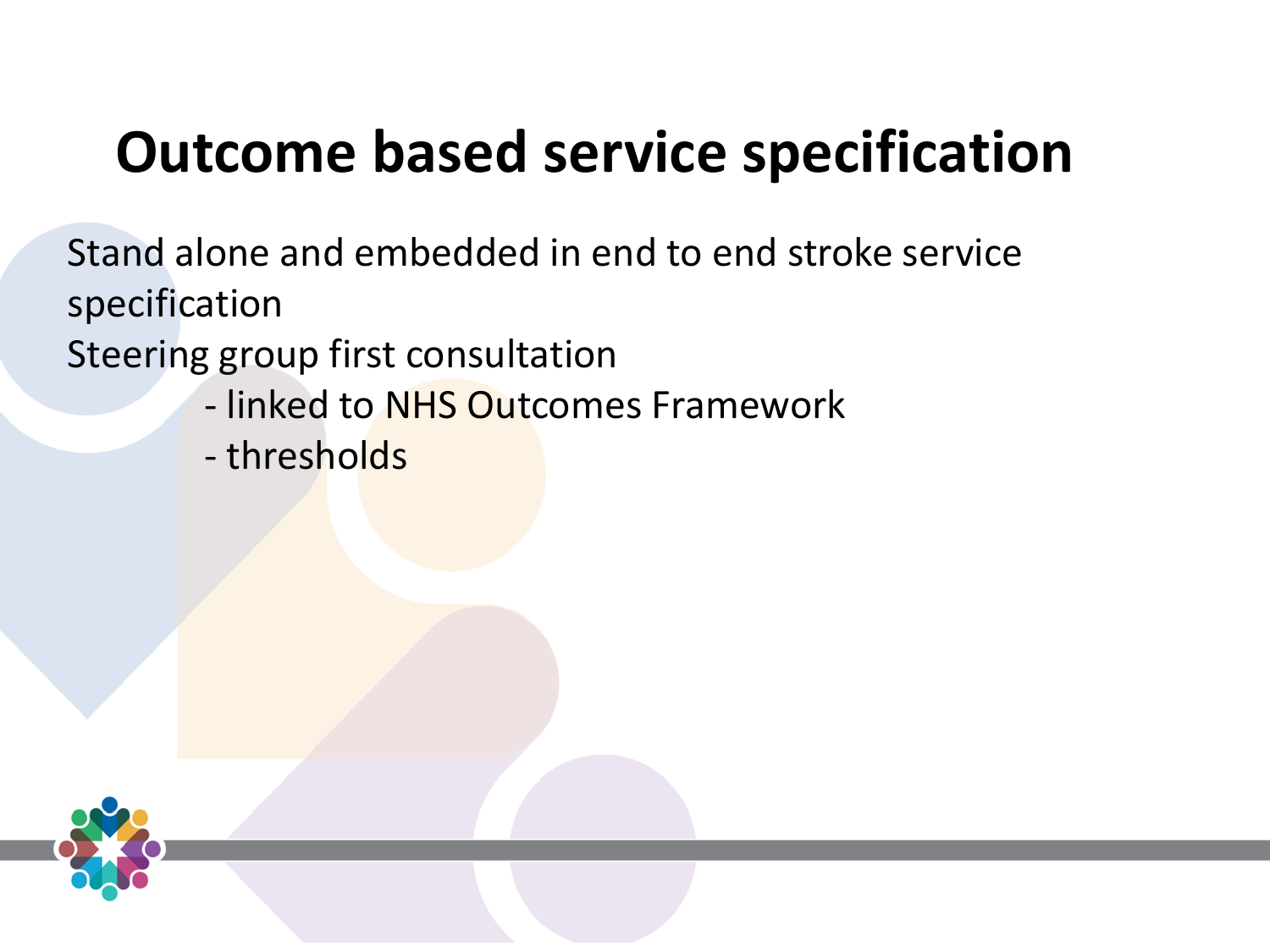|                | <b>Outcome</b>                                                                                                                                                                                                                                               |                                                                                                                                                                 |  |  |
|----------------|--------------------------------------------------------------------------------------------------------------------------------------------------------------------------------------------------------------------------------------------------------------|-----------------------------------------------------------------------------------------------------------------------------------------------------------------|--|--|
|                | Equitable access to specialist stroke rehabilitation in the community for ALL stroke<br>patients regardless of dependency levels utilising health, social care and voluntary<br>resources in an integrated approach for better outcomes                      | Domain 3 - Helping people to recover from<br>episodes of ill health or following injury                                                                         |  |  |
| $\overline{2}$ | Reduction in hospital length of stay and use of hospital rehabilitation beds.                                                                                                                                                                                | Domain 3 - Helping people to recover from<br>episodes of ill health or following injury                                                                         |  |  |
| $\overline{3}$ | Immediate access to specialist CST intervention for ALL stroke patients leaving hospital<br>with options of between 48-72 hour contacts for assessment/management plan post<br>discharge depending on need as per NICE Guidance.                             | Domain 3 - Helping people to recover from<br>episodes of ill health or following injury                                                                         |  |  |
| $\overline{4}$ | Reduction in GP use and duplication of referral or assessment by other generic community<br>teams via telephone contact within 24 hours of discharge to patients/carers to make<br>contact, triage and set assessment date based on need and patient wishes. | Domain 3- Helping people to recover from<br>episodes of ill health or following injury<br>Domain 4 - Ensuring that people have a positive<br>experience of care |  |  |
| 5.             | No increase in 28 days re admission rates with possible reduction in re admission rates due<br>to early intervention and support from the CST.                                                                                                               | Domain 3 - Helping people to recover from<br>episodes of ill health or following injury                                                                         |  |  |

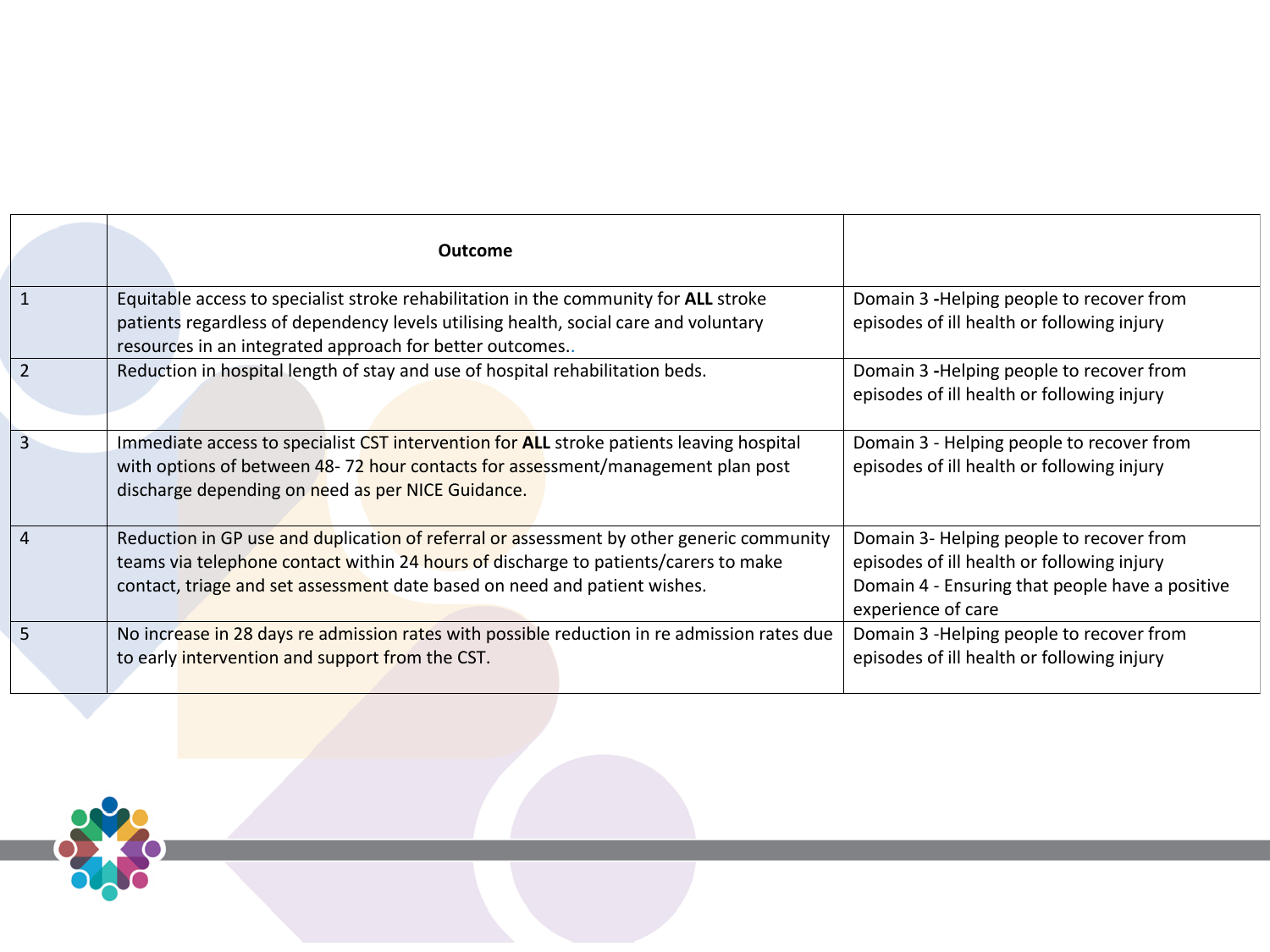| 6              | 100% of patients screened post discharge for mood and cognition as per quality standard;<br>with access to psychological interventions as needed through a stepped care model and<br>support of IAPT.                         | Domain 2 - Enhancing quality of life for people<br>with long-term conditions<br>Domain 3 - Helping people to recover from<br>episodes of ill health or following injury |  |  |
|----------------|-------------------------------------------------------------------------------------------------------------------------------------------------------------------------------------------------------------------------------|-------------------------------------------------------------------------------------------------------------------------------------------------------------------------|--|--|
| $\overline{7}$ | Increase in the number of joint health and social plans for patients on discharge from<br>acute to the community                                                                                                              | Domain 2 - Enhancing quality of life for people<br>with long-term conditions<br>Domain 4 - Ensuring that people have a positive<br>experience of care                   |  |  |
| 8              | Reduction in time on CST caseload due to exit strategies via communication support<br>group, family carer support and stroke specific exercise class                                                                          | Domain 2 - Enhancing quality of life for people<br>with long-term conditions<br>Domain 3 - Helping people to recover from<br>episodes of ill health or following injury |  |  |
| 9              | Reduce dependency levels: Proportion of patients who improved as measured by MRS,<br>NEADL and MBI following discharge from CST team                                                                                          | Domain 2 - Enhancing quality of life for people<br>with long-term conditions<br>Domain 3 - Helping people to recover from<br>episodes of ill health or following injury |  |  |
| 10             | Increase in functional independence as measured by an appropriately recommended<br>stroke measure <i>i.e.</i> FIMFAM                                                                                                          | Domain 2 - Enhancing quality of life for people<br>with long-term conditions<br>Domain 3 - Helping people to recover from<br>episodes of ill health or following injury |  |  |
| 11             | Prevent avoidable disability via early intervention to maximise ability to remain in home<br>environment with monitoring of proportion of people who remain at normal place of<br>residence following discharge from the CST. | Domain 2 - Enhancing quality of life for people<br>with long-term conditions<br>Domain 3 - Helping people to recover from<br>episodes of ill health or following injury |  |  |

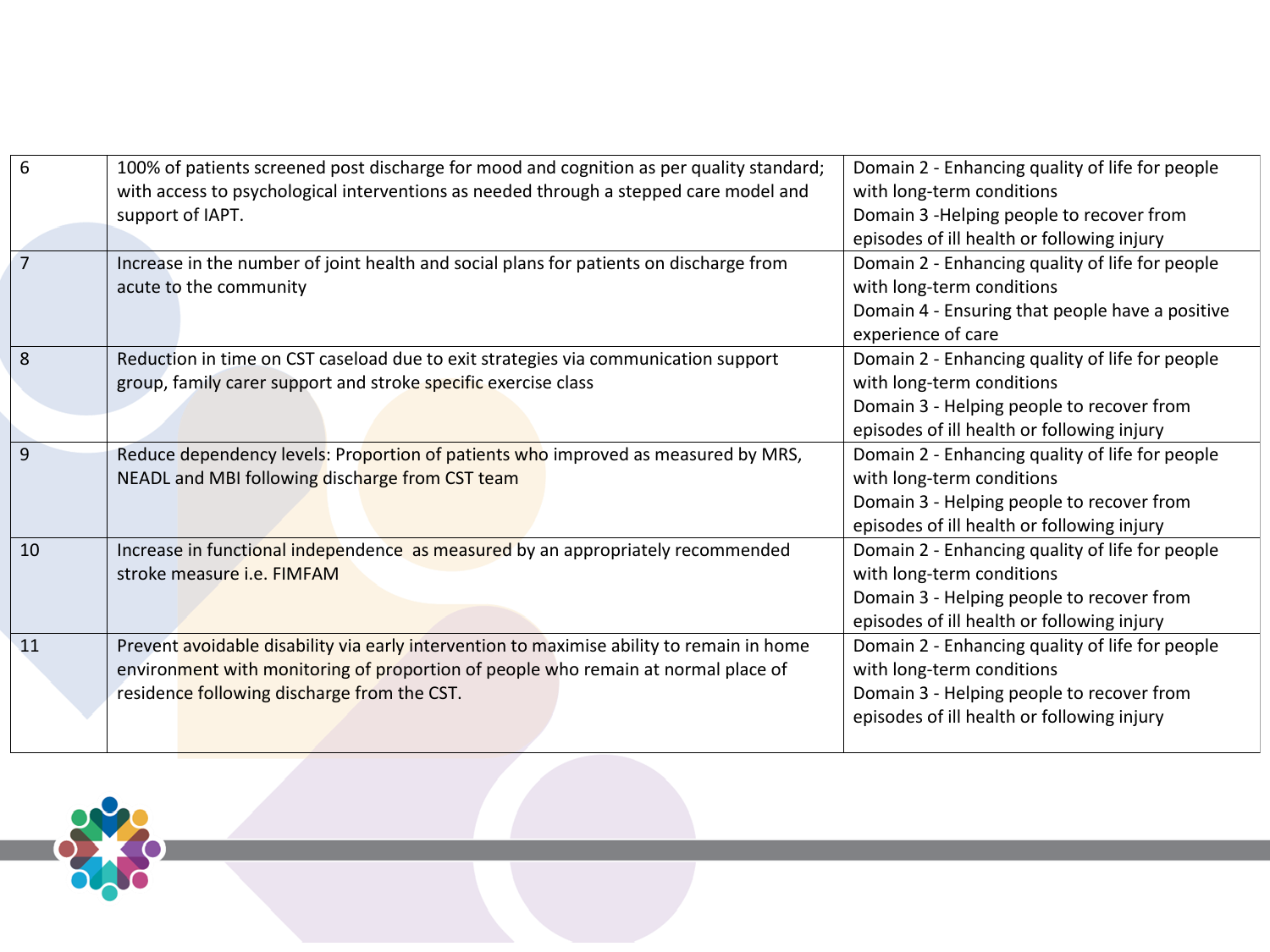| 12 | Reduce the burden of care for families/carers and improve quality of life as measured by<br>appropriate quality of life tool or carer strain index.                                                                                                      | Domain 2 - Enhancing quality of life for people<br>with long-term conditions<br>Domain 3 - Helping people to recover from<br>episodes of ill health or following injury                                                                          |  |  |
|----|----------------------------------------------------------------------------------------------------------------------------------------------------------------------------------------------------------------------------------------------------------|--------------------------------------------------------------------------------------------------------------------------------------------------------------------------------------------------------------------------------------------------|--|--|
| 13 | 100% of new stroke patients will receive a health and social care review 4-6 months post<br>hospital discharge to highlight any medical, physical, psychological or psychosocial<br>problems that need further targeted intervention and coordinate care | Domain 2 - Enhancing quality of life for people<br>with long-term conditions<br>Domain 3 - Helping people to recover from<br>episodes of ill health or following injury<br>Domain 4 - Ensuring that people have a positive<br>experience of care |  |  |
| 14 | Proportion of patients with stroke whose carers have: a named contact for stroke<br>information; written information about patient's diagnosis and management plan; and<br>sufficient practical training to enable them to provide care.                 | Domain 2 - Enhancing quality of life for people<br>with long-term conditions<br>Domain 4 - Ensuring that people have a positive<br>experience of care                                                                                            |  |  |
| 15 | GPs will receive a discharge summary following CST input and 6 month review outcome for<br>all patients.                                                                                                                                                 | Domain 4 - Ensuring that people have a positive<br>experience of care                                                                                                                                                                            |  |  |
| 16 | Increase in the CST performance on the national SSNAP audit.                                                                                                                                                                                             |                                                                                                                                                                                                                                                  |  |  |
| 17 | Proportion of patient's reporting positive experience as measured by friends and family<br>test or patient satisfaction surveys                                                                                                                          | Domain 4 - Ensuring that people have a positive<br>experience of care                                                                                                                                                                            |  |  |

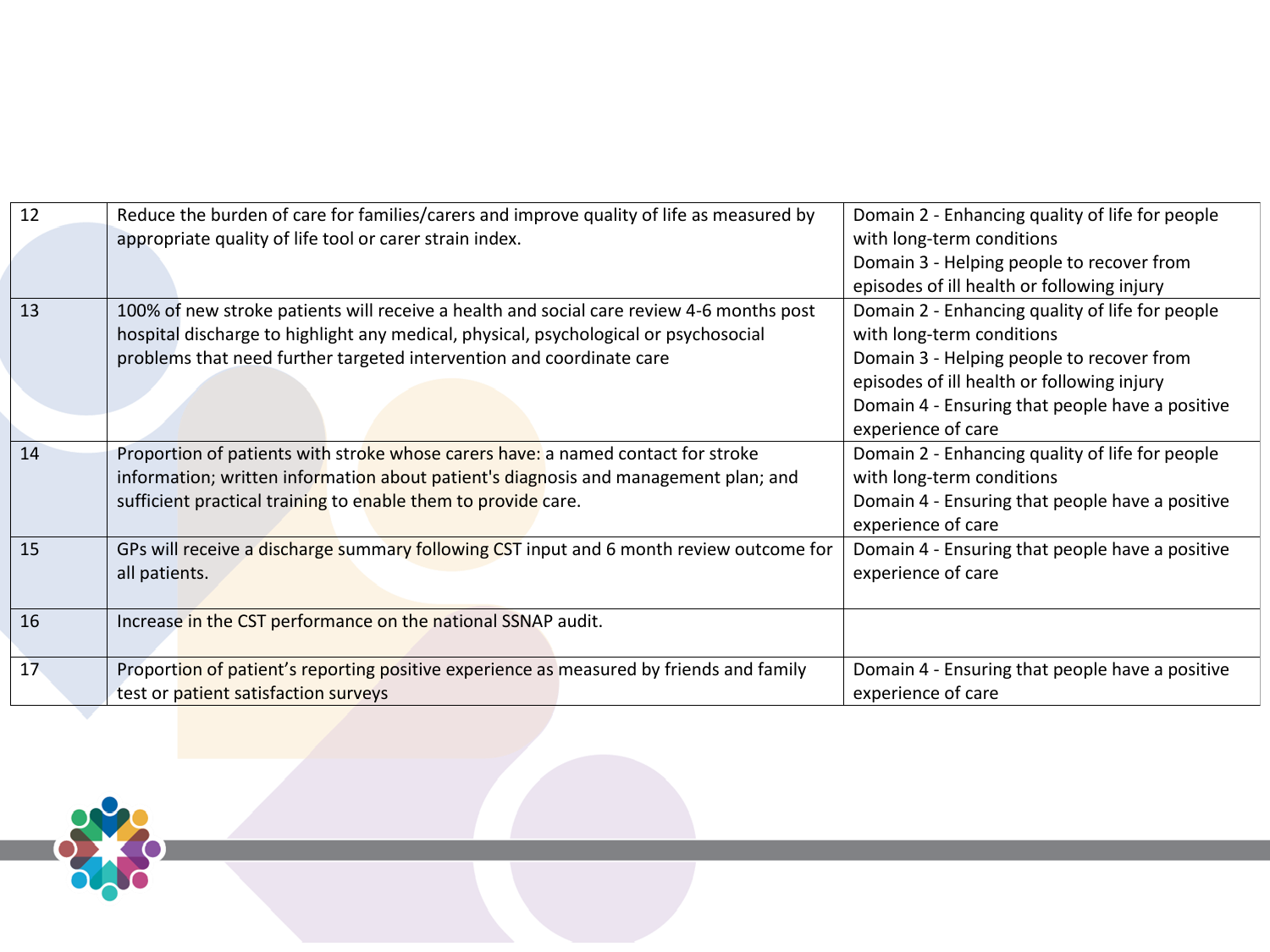*"Are there any national plans for new stroke rehabilitation measures (SSNAP) or recommendations (NSS)?"*

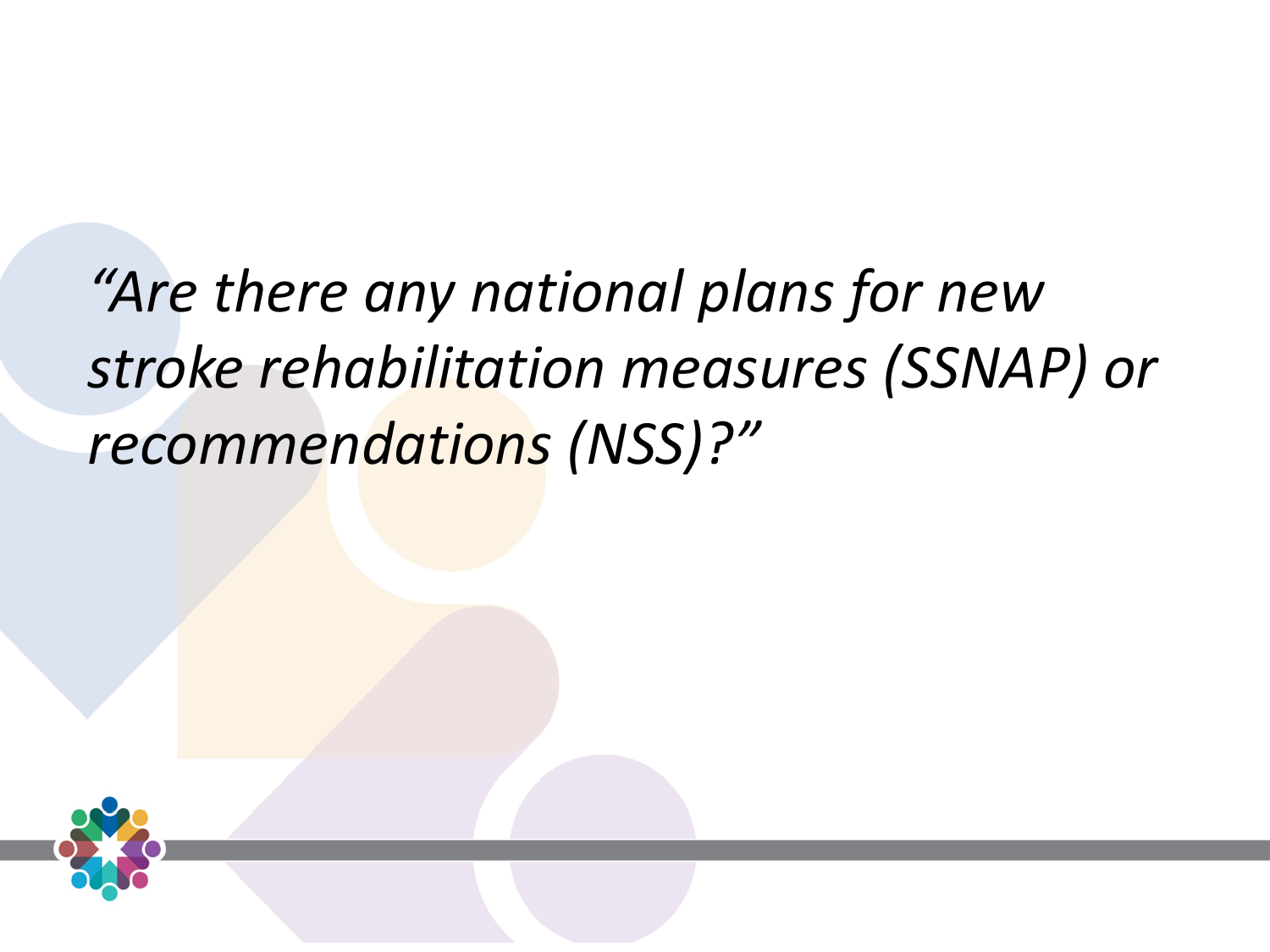### **Implementation**

- Consultation with all commissioners and services managers as pathway developed
- Face to face discussion with CCGs and service managers
- Request for actions to mitigate risk via HoC

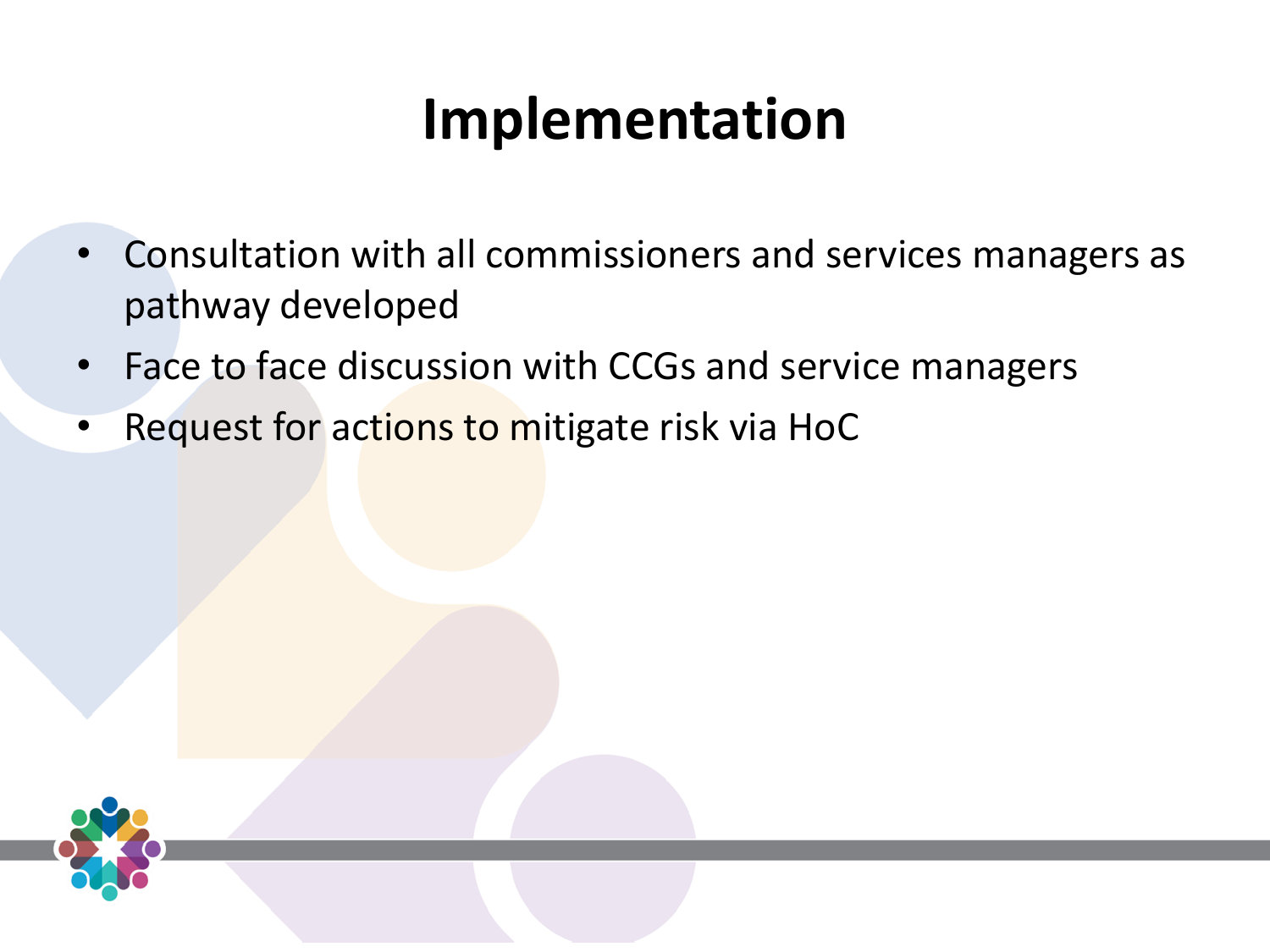### **Survivorship**

- Exit route from community stroke rehabilitation
- Maintains flow of pts
- Supports 6 months intervention
- Inequity highlighted in report to HoCs
- Seconded Stroke Association to:
	- Review current services
	- Deliver report with recommendations for service improvement (minimum commissioning)
	- Develop directory for each CCG

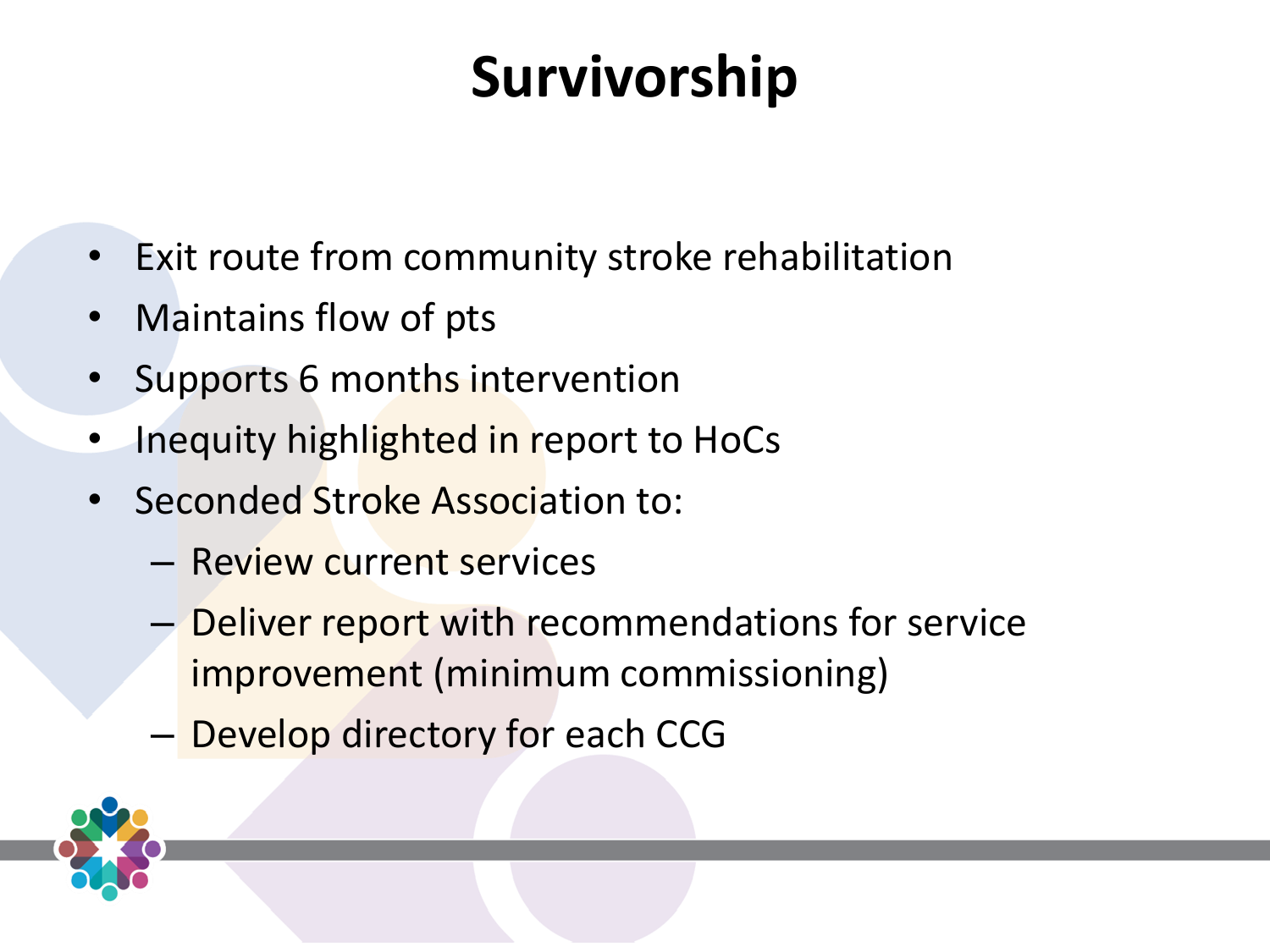# **Directory**

- Assimilation to PLANS (GM- CLAHRC on line self assessment tool for pts)
- Categories:
	- Family and carer support
	- Emotional support
	- Communication
	- Stroke clubs / peer support
	- Work, volunteering, learning
	- Healthy living and stroke prevention
	- General health
	- Exercise and leisure
	- **Transport**
	- Advice, advocacy and information
	- Self management

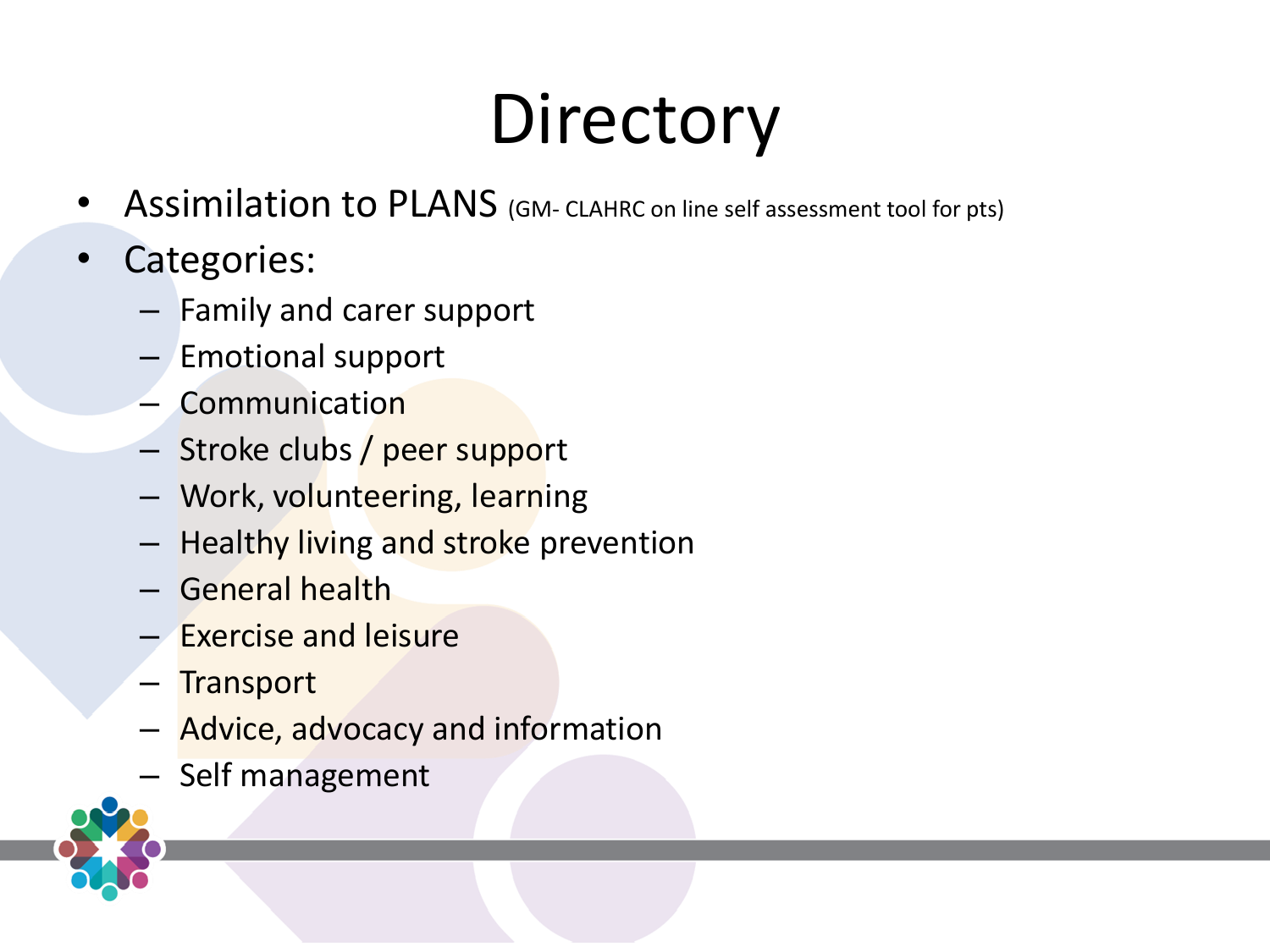- Information in directory:
	- Organisaiton
	- Address
	- Phone number
	- Email
	- Website
	- Social media
	- Opening hours
	- Referral process
	- Service overview
	- Service specifics
	- funding

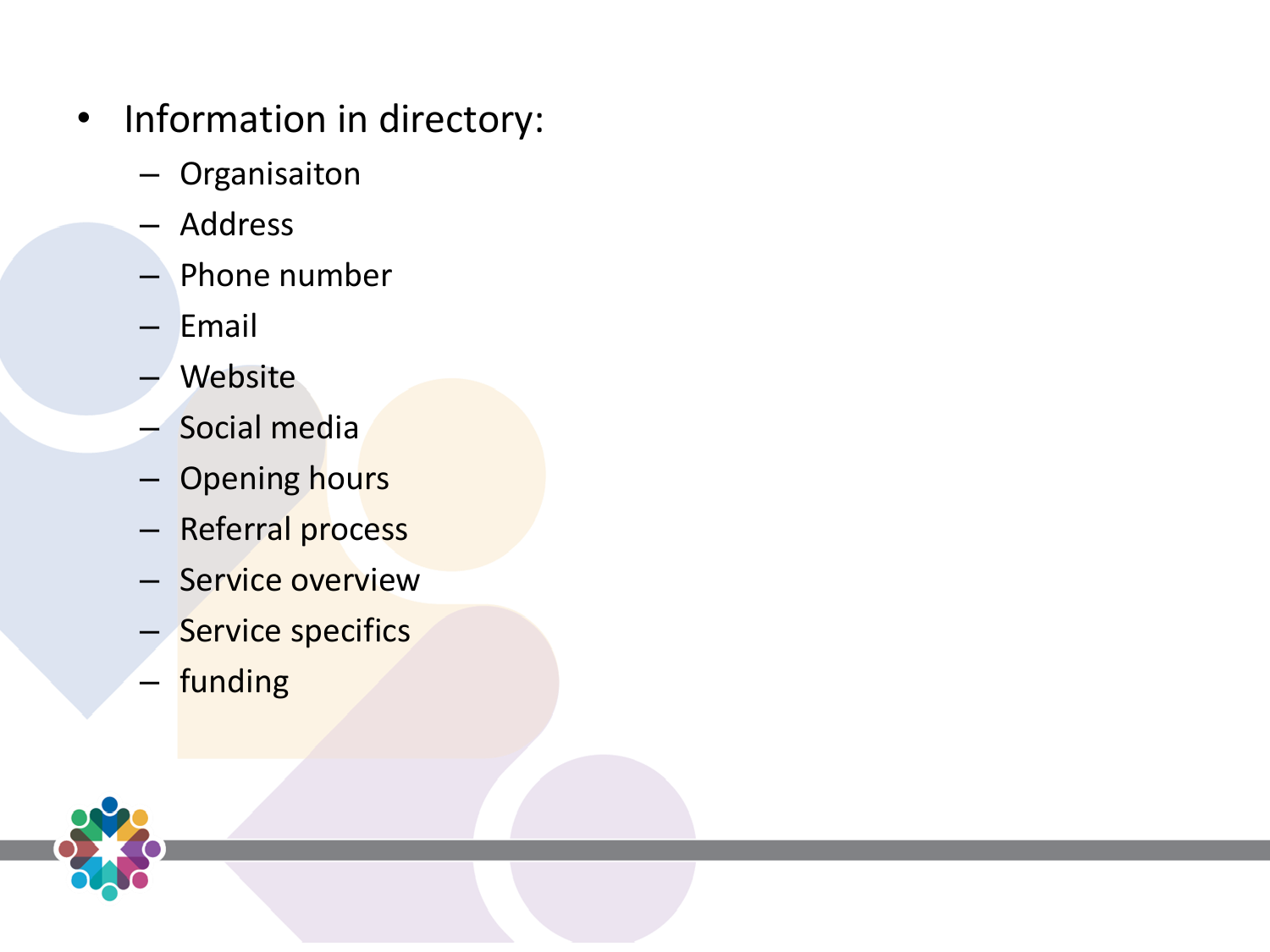|       | Blackpool Directory DRAFT [Read-Only] - Microsoft Excel                                                                                                     |                                                                                             |                                                                                |                                            |                 |                                       |                                                                                                                               |                                         |
|-------|-------------------------------------------------------------------------------------------------------------------------------------------------------------|---------------------------------------------------------------------------------------------|--------------------------------------------------------------------------------|--------------------------------------------|-----------------|---------------------------------------|-------------------------------------------------------------------------------------------------------------------------------|-----------------------------------------|
|       | Page Layout<br>Home<br>Insert<br>Formulas<br>Data<br>Review<br>View<br>Developer                                                                            |                                                                                             |                                                                                |                                            |                 |                                       |                                                                                                                               |                                         |
| Paste | & Cut<br>$-10$<br>$A^{\star}$ $A^{\star}$<br>≡<br>Arial<br>बै∋ Copy ≁<br>$\mathfrak{B}$ -<br>$A -$<br>$\mathbf{B}$<br>$I \cup$<br>- FEI +<br>Format Painter | <b>T</b> Wrap Text<br>≫,<br>General<br>$=$<br>$\leftarrow$ +<br>Merge & Center *<br>三三<br>清 | $\frac{1}{2}$ is $\frac{1}{2}$<br>$*3.0$<br>Conditional<br>$\frac{1}{2}$ - % , | Format<br>Formatting * as Table * Styles * | 韴<br>Cell       | ₿<br>J<br><b>Insert</b> Delete Format | $\Sigma$ AutoSum<br>A,<br>$\overline{P}$ Fill $\overline{P}$<br>Sort & Find &<br><b><i>Q</i></b> Clear ▼<br>Filter * Select * | WebEx<br>Share<br>This File             |
|       | Clipboard<br>Гsі.<br>Font<br>154                                                                                                                            | Alignment<br>$\overline{\mathbb{F}_M}$ .                                                    | Number                                                                         | <b>Styles</b>                              |                 | Cells                                 | Editing                                                                                                                       | WebEx                                   |
|       | $-\left($<br>fx Advice Link Partnership - Disability First<br>A68                                                                                           |                                                                                             |                                                                                |                                            |                 |                                       |                                                                                                                               |                                         |
|       | $\overline{A}$                                                                                                                                              | B                                                                                           | $\mathbf C$                                                                    | D                                          | E               | F                                     | G                                                                                                                             |                                         |
|       | <b>Organisation</b>                                                                                                                                         | <b>Address</b>                                                                              | <b>Address</b>                                                                 | <b>Address</b>                             | Postcode        | Phone                                 | Email                                                                                                                         | Website                                 |
| 2     | <b>Family and Carer Support</b>                                                                                                                             |                                                                                             |                                                                                |                                            |                 |                                       |                                                                                                                               |                                         |
| 3     | Carer's Trust - Fylde Coast Carers Centre                                                                                                                   | Blackpool Carers Centre, Norman House                                                       | Robson Way                                                                     | <b>Blackpool</b>                           | FY3 7PP         | 01253 393748                          | admin@blackpoolcarers.org                                                                                                     | http://www                              |
| 4     | <b>Barnardos - Floating Support Project</b>                                                                                                                 | Unit 12, Blackpool Technology Centre<br>14-17 Metro House, Metropolitan Business            | Faraday Way                                                                    | Blackpool                                  | FY2 OJW         | 01253 595224                          | blackpool.project@barnardos.or<br>a.uk<br>emma.walker@stroke.org.uk or                                                        | http://www                              |
| 5     | <b>Stroke Association</b>                                                                                                                                   | Park                                                                                        | <b>Preston New Road</b>                                                        | Blackpool                                  | FY3 9LT         | 01253 762662                          | catherine@stroke.org.uk                                                                                                       | www.strok                               |
| 6     | <b>Social Services</b>                                                                                                                                      | Number One, Bickerstaff Square                                                              | <b>Talbot Road</b>                                                             | Blackpool                                  | FY1 3AH         | 01253 477592                          | adult.socialcare@blackpool.gov<br>uk                                                                                          | https://ww<br>Ith-and-soc<br>adults/Soc |
|       |                                                                                                                                                             |                                                                                             |                                                                                |                                            |                 |                                       |                                                                                                                               |                                         |
|       | <b>Age Uk Blackpool &amp; District</b>                                                                                                                      | 89 Abingdon Street                                                                          |                                                                                | Blackpool                                  | FY1 1PP         | 01253 622812                          | admin@aqeukblackpool.org.uk www.aqeu                                                                                          |                                         |
| 8     | <b>Warren Manor Respite?</b>                                                                                                                                |                                                                                             |                                                                                |                                            |                 |                                       |                                                                                                                               |                                         |
| 9     | <b>Community Stroke Matron - Anital Tunstall</b>                                                                                                            |                                                                                             |                                                                                |                                            |                 |                                       |                                                                                                                               |                                         |
| 10    | <b>Emotional Support</b>                                                                                                                                    |                                                                                             |                                                                                |                                            |                 |                                       |                                                                                                                               |                                         |
| 11    | <b>Cruse Bereavement Care Lancashire</b>                                                                                                                    | 12 Croston House.                                                                           | Lancashire Business Park Leyland                                               |                                            | <b>PR26 6TT</b> | 01772 686668<br>Text: 07860 022       | lancashire@cruse.org.uk                                                                                                       | WWW.Cruse                               |
|       | H + ▶ H Sheet1 Sheet2 Sheet3<br>∕*⊒                                                                                                                         |                                                                                             | I⊓ ∢                                                                           |                                            | III             |                                       |                                                                                                                               | ⊧П                                      |
| Ready |                                                                                                                                                             |                                                                                             |                                                                                |                                            |                 |                                       | 田口凹 100% →                                                                                                                    | O.<br>$\left( +\right)$                 |

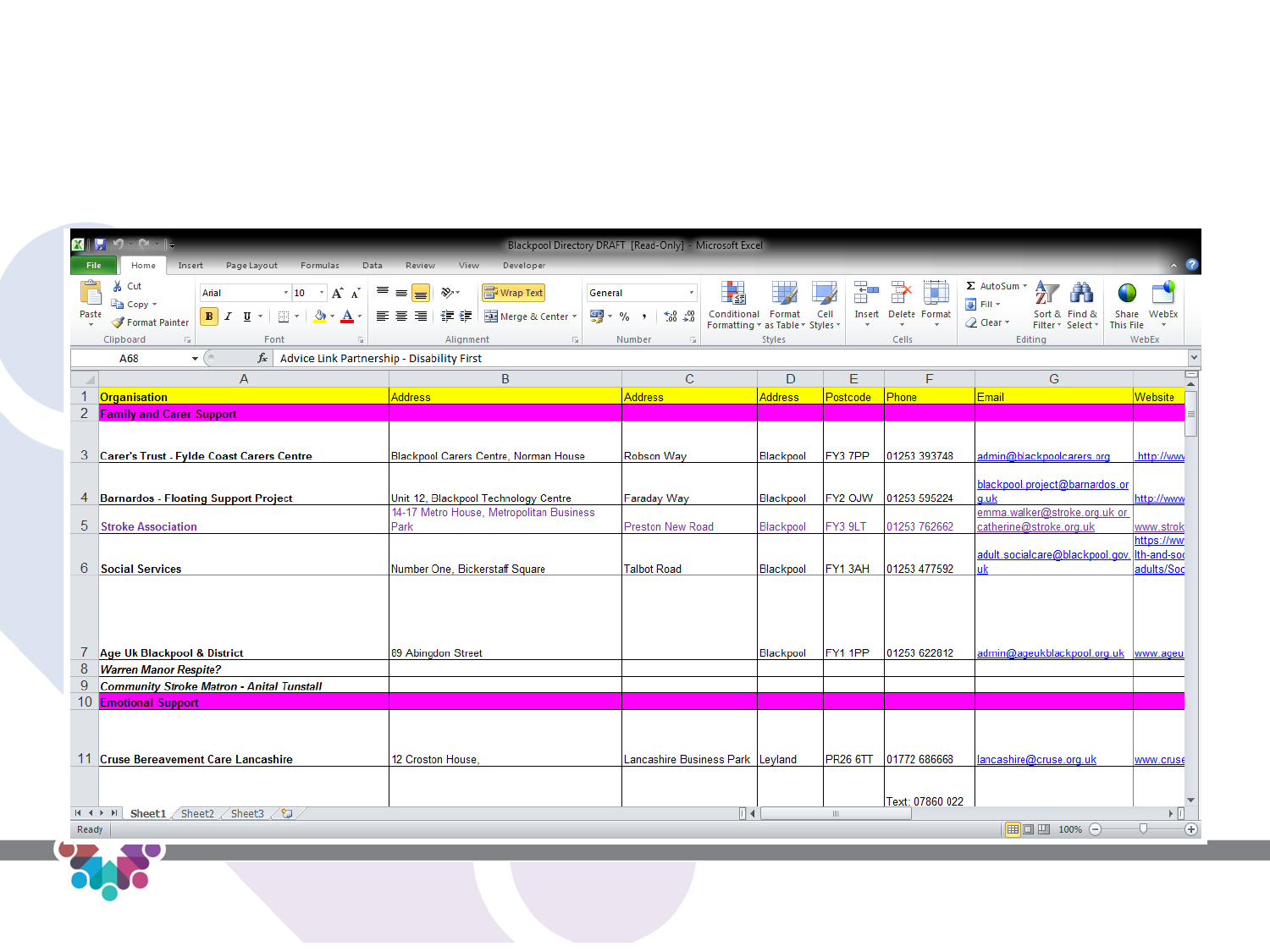### **"Core" survivorship recommendations**

- Communication support
- Exercise group